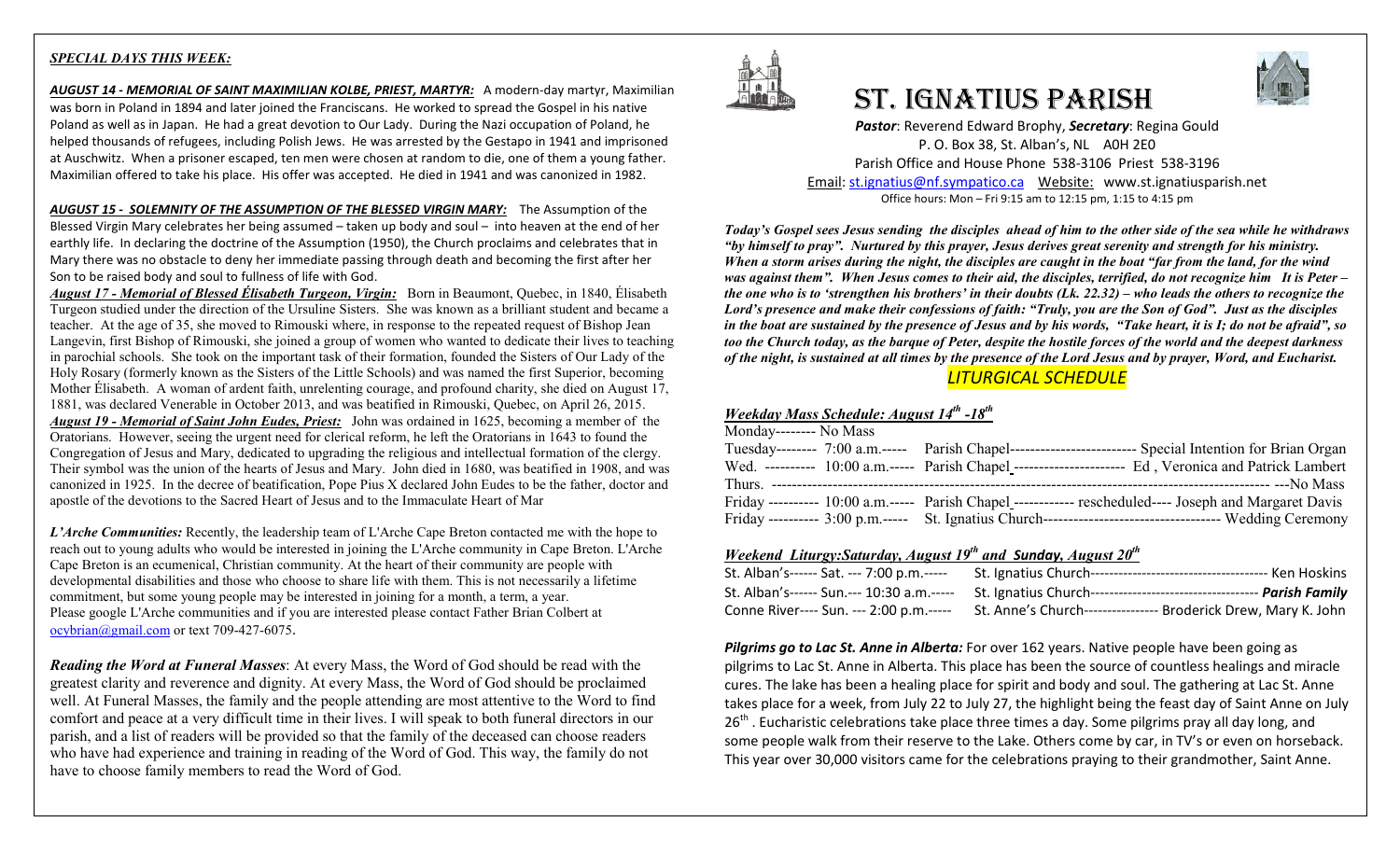#### *Prayer for Health*

O Sacred Heart of Jesus, I come to ask you for the gift of restored health, that I may serve you more faithfully and love you more sincerely than in the past. I want to be well and strong if it is your will and rebound to your glory. If, in your divine wisdom I am to be restored to health and strength, I will strive to show my gratitude by a constant and faithful service rendered to you.

**Grace before meals:** *"Bless us, O Lord, and these your gifts which we are about to receive from your goodness. Through Christ our Lord. Amen.*

*Bus Lane*: During the school week, from Monday to Fridays, people are asked not to drive along in front of the school. In other words, that lane is reserved for buses and for students and teachers to walk safely to and from the school. All cars are asked to use ONLY the main church parking lot for vehicular traffic.

.

#### *PRAYER TO ST. ANNE*

face and with thee and Mary and all the Saints praise and bless Him through all eternity. Amen. Remember, O glorious and Good Saint Anne, that never was it known that anyone who fled to thy protection, implored thy help and sought thy intersession, was left unaided. Inspired by this confidence, behold, I cast myself at thy feet, nd beseech thee, by thy great prerogative of being the Mother of the Queen of Heaven and the Grandmother of Jesus, come to my aid with thy powerful intercession, and obtain from Almighty God through the ever Blessed Virgin May, this special favor which I beg of thee.......Cease not to intercede for me until, through Divine Mercy, my request may be granted. Above all, obtain for me the grace one day to behold my God face to

*A prayer to the Holy Family: This is a beautiful prayer to the Holy Family, and we could say this prayer, asking God to bless and help our own family.* 

Jesus, Mary and Joseph, Holy Family of Nazareth, In you we contemplate  $\blacksquare$ The splendour of true love

Holy Family of Nazareth, Jesus Mary and Joseph Grant that our families too Please hear our prayer Will have places of prayer and peace Amen

Holy Family of Nazareth, May our families never again Experience violence and division May all who have been hurt Find ready comfort and healing

In you we contemplate  $\blacksquare$  Make us more mindful<br>The splendour of true love of the sacredness of the family To you we turn with trust and its beauty in God's plan

#### *SUMMER HOLIDAYS BLESSING*

*Lord God, We put ourselves into your hands And pray that you will bless us And our families during the wonderful months of summer. May we all help make our home a place of relaxation, Joy, love and peace and safety May we be generous and considerate, not thinking only about ourselves, But helping others enjoy the blessings of summertime. We ask this through Jesus Christ, our Lord. Amen*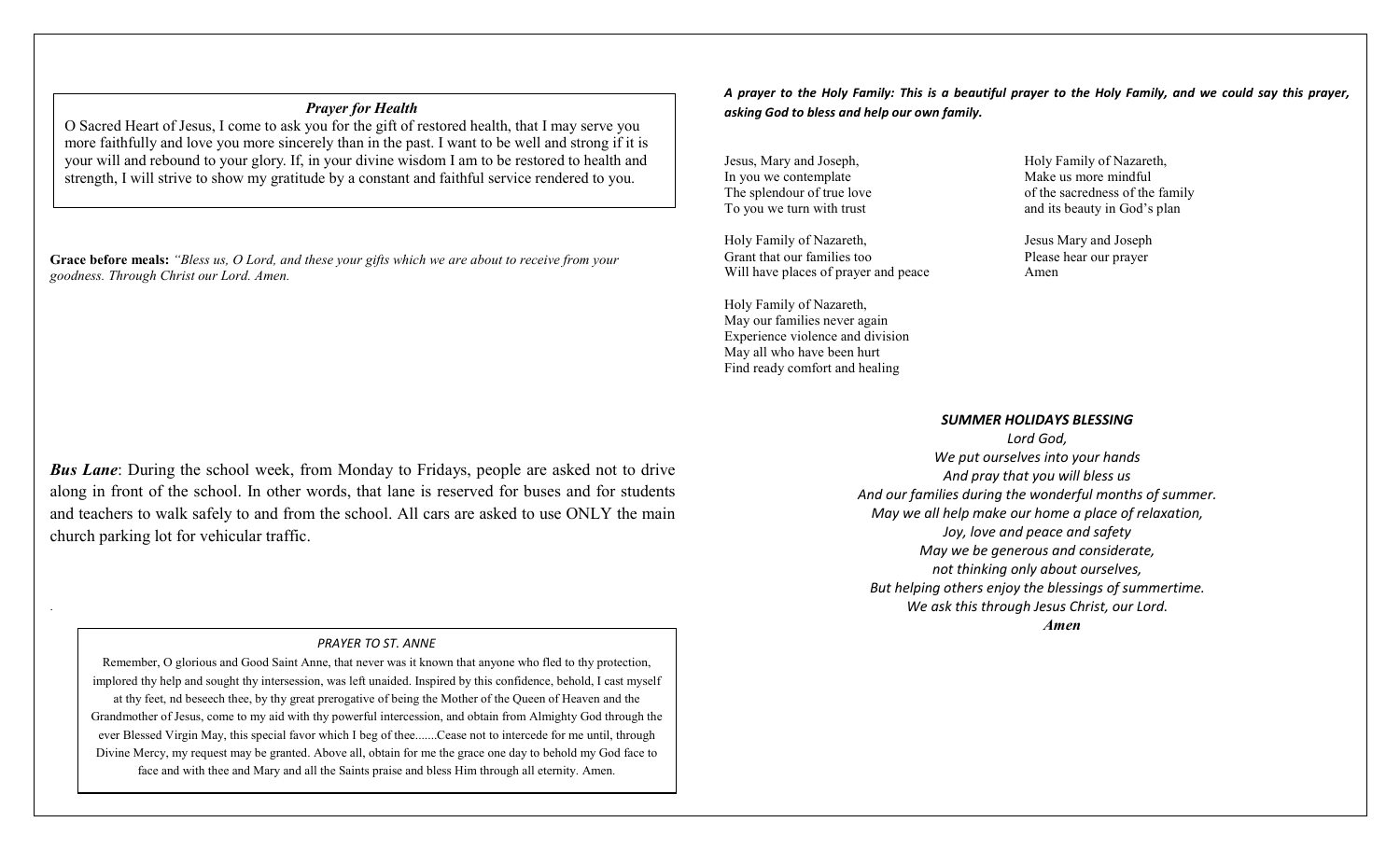| <b>DATE</b>  | <b>Sacristans</b> | <b>Readers</b>                        | <b>Collectors</b>                               | Communion<br><b>Minister</b> | <b>Altar</b><br><b>Servers</b> | <b>Music</b>                |
|--------------|-------------------|---------------------------------------|-------------------------------------------------|------------------------------|--------------------------------|-----------------------------|
| August<br>12 | Mary Organ        | Mitchell Willcott<br>Matthew Willcott | Iris Greenham<br>Nellie Collier<br>Charlie Mayo | Jean Organ                   | Matthew<br>Mitchell            | Folk Group                  |
| August<br>13 | Jenny<br>Maggie   | Mary Organ                            | George Davis<br>Clarence Davis<br>Mike Snook    | Calvin Collier               | Anthony<br>Kevin               | Folk Group                  |
| August<br>19 | Jenny<br>Maggie   | Christina Farrell                     | Iris Greenham<br>Nellie Collier<br>Charlie Mayo | Elizabeth Murphy             | Margaret<br>Ellen              | Mary Organ                  |
| August<br>20 | Mary<br>Organ     | Lydia Walsh                           | George Davis<br>Clarence Davis<br>Mike Snook    | Ralph Blake                  | Christine<br>Mary Organ        | Jessica Willcott<br>Valerie |

#### *Weekly Parish Revenue*

| St. Ignatius Church – offertory --------------- \$1290.40 |         |
|-----------------------------------------------------------|---------|
| Baptism Stipend-------------------------------            | \$25.00 |

St. Anne's Church – Offertory ------ \$172.00 Religious Articles:----------------------- \$10.00

*A Thank You note from the Food Bank:* As you may remember, we had a collection of food items in our parish on Father's day in June. This is a 'thank you' note from Robert Lewis who is the assistant chairperson of the food bank in Grand Falls:

#### Dear Parishioners,

Once again we have been the beneficiaries of your generosity and once again, we wish to express our sincere appreciation. The generous donation of food stuff that the people of St. Ignatius Parish of St. Alban's and the people of St. Anne's Church in Conne River continue to send our way is extremely helpful in easing the plight of the Foodbank's clientele.

On behalf of the Board of Directors, Volunteers and indeed the Clients of the Grand Falls/Windsor/Bishop's Falls Community Foodbank, please accept our sincere thanks and God bless you.

Sincerely,

Robert J. Lewis

## *Website Update*

*The St. Ignatius Parish website is up and running and updates are done on a regular basis. The bulletin is posted there each week. Please help share the word, especially to friends and family who are living away. You can visit the website at* www.st.ignatiusparish.net

*Baptism Registration Form:* This form can now be downloaded from the parish website at [www.stignatius.net](http://www.stignatius.net/) Just click on SACRAMENTS and select BAPTISM. You can also call – 538-3106 or email [st.ignatius@nf.sympatico.ca](mailto:st.ignatius@nf.sympatico.ca) the parish office to have a registration form emailed to you. *Please contact the* 

# St. IgnAtIuS PArISh AnnounceMentS And uPcoMIng eventS

*parish office during the months of pregnancy (if possible) to arrange for Baptism Preparation.* Baptisms are celebrated upon request after Baptism Preparation has been completed.

*Banns of Marriage:* There is a promise of marriage between Kelly Gaulton and Tyler Collier. The wedding Ceremony will take place on Friday, August  $18<sup>th</sup>$ , 2017 at St. Ignatius Church.

# *FAMILY FUN DAY*

St. Ignatius Parish and Knights of Columbus will be holding their Annual Family Fun Day on Sunday August 20th. The event will be taking place on the parish residence lawn from 3: 00 p.m. - 5:00 p.m. There will be barbecue hotdogs, drinks, music, ice cream, candy kabobs, Carnival Funny Photo, Royal Dunk Tank, (bring along a towel to dry yourself ) and face painting. All games, food and beverages are free!!! There will be prizes for the children!!!Feel free to bring a lawn chair or a blanket. FREE ADMISSION. Everyone welcome ! ! If it rains the event will take place the following Sunday, August 27th.

*The Pope and newly-weds:* Every year, in the month of June, Pope Francis meets with newly married couples in St. Peter's Square. The couples must be married for two months or less. The bride must wear her wedding dress, and the groom must wear his tuxedo, just as they were dressed on their wedding day. Pope Francis seems to be extra joyful when he meets and speaks with the young couples. And for the newlyweds, a few moments with the Pope,(and a picture), seems to be as special and joyful as the actual day of their wedding.

*BBQ Weather*: On Wednesday, the priests of the Diocese have been invited to a bar-b-que at the Bishop's residence in Grand Falls. This is always a pleasant break for the priests, and a delightful meal of steak, salmon or chicken. We, the priests, always look forward to this happy gathering.

**Condolences:** The parishioners of St. Ignatius Parish extend to the family of the late Susan Collier their profound sympathies. We join you in prayer for the repose of your loved one. May God Bless you and console you.

## *SUMMER HOLIDAYS BLESSING*

*Lord God, We put ourselves into your hands And pray that you will bless us And our families during the wonderful months of summer. May we all help make our home a place of relaxation, Joy, love and peace and safety May we be generous and considerate,*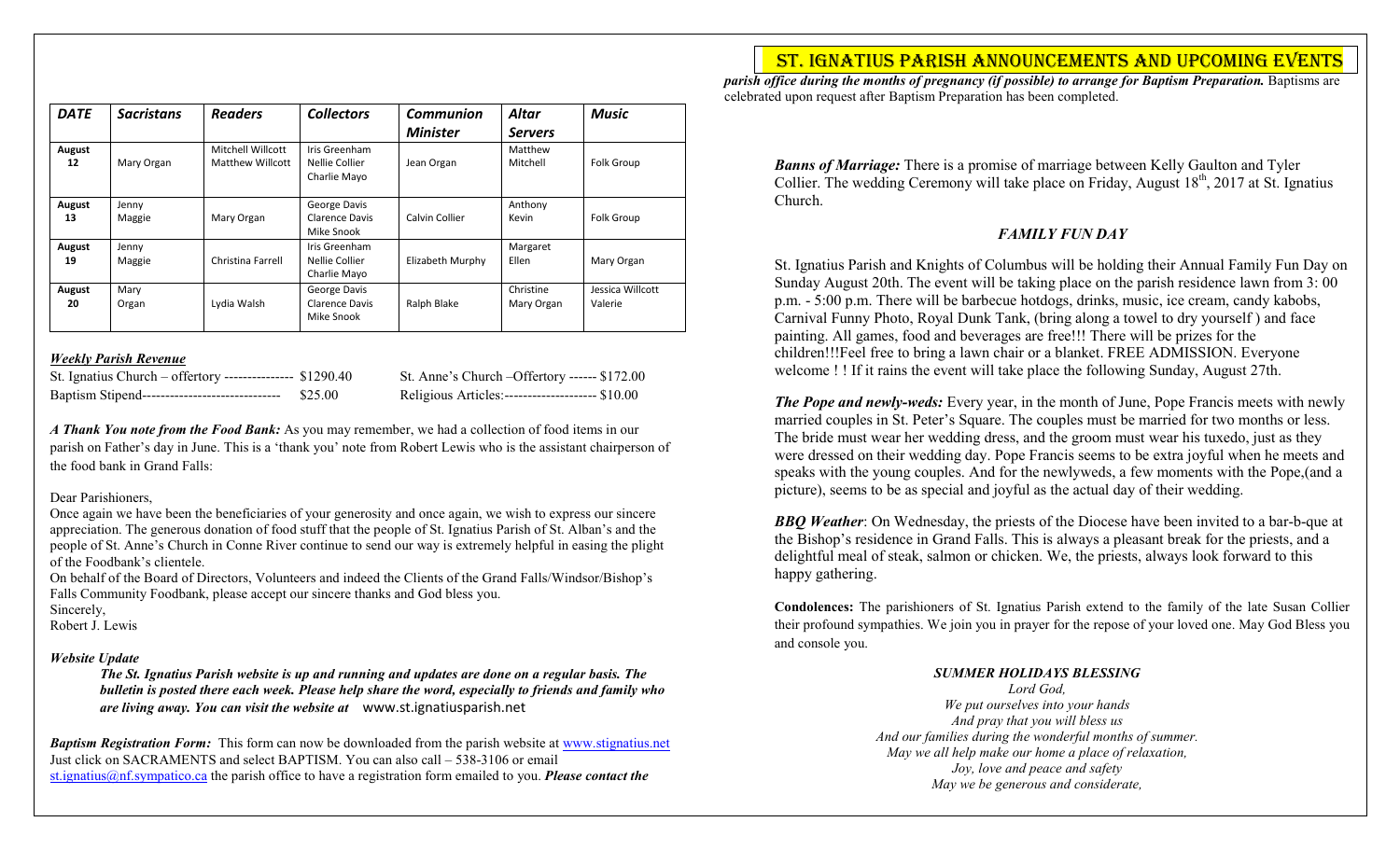*not thinking only about ourselves, But helping others enjoy the blessings of summertime. We ask this through Jesus Christ, our Lord. Amen*

*Who decides the Time of Death?* Sheila Elson lives in St Anthony, and she is the mother of a sick child . Her daughter, Candice has several medical conditions including Spina Bifida and Cerebral Palsy . During a hospital stay in St Anthony last November when Candice was very sick , her mother said that a doctor told her that her daughter , who is 25 years old , was dying , and that she had the option to end her life . In the presence of the sick woman the doctor said assisted suicide was legal in Canada . The mother said " I was shocked and I told him I wasn't interested. He told me I was being selfish" . One thing that made the mother upset was that the doctor suggested assisted suicide in the presence of her daughter while the young woman was in earshot . God has given life, and life is sacred from before the time of birth, even life in the womb, and God should decide when it is time for us to die as well.

*The Shrine of Saint Anne de Beaupre:* Possibly the most important shrine in Canada is the Shrine of Saint Anne de Beaupre. In 1658, a labourer, Louis Guimont was suffering from terrible back pain. He came to help with the construction of the first chapel dedicated to Saint Anne. He was immediately and miraculously healed. Some years later in 1665, an Ursuline nun wrote "There is a village here called the 'The Little Cape', where there is a Church dedicated to Saint Anne. Here, Our Lord is working great marvels in favour of the holy mother of the Blessed Virgin Mary. Here, the paralyzed walk, the blind can see, the sick are healed from every kind of illness." Even today, Saint Anne de Beaupre is a place of grace and miracles. Each year, up to one million pilgrims and visitors go there to ask the help of Good Saint Anne.

*Baptism Registration Form:* This form can now be downloaded from the parish website at [www.stignatius.net](http://www.stignatius.net/) Just click on SACRAMENTS and select BAPTISM. You can also call – 538-3106 or email [st.ignatius@nf.sympatico.ca](mailto:st.ignatius@nf.sympatico.ca) the parish office to have a registration form emailed to you. *Please contact the parish office during the months of pregnancy (if possible) to arrange for Baptism Preparation.* Baptisms are celebrated upon request after Baptism Preparation has been completed.

*Weddings:* Please allow at least 6 months notice before the date of the wedding. A Marriage Preparation Course is a requirement. Please contact the parish office for more information.

*STIPENDS: (as recommended by the Diocese) FUNERAL: \$200.00 WEDDING: \$200.00 BAPTISMS:\$25.00*

*Congratulations:* The worshipping community of St. Ignatius Parish wishes good luck and God's rich blessings for Kelly and Abraham Hinks on the occasion of their recent marriage.

*Baptismal Congratulations***:** We welcome into the parish community, *Logan Jerome Power* who will be baptized at St. Ignatius Church on Sunday. We wish Logan and his family all God's blessings**.**

#### *PRAYER TO ST. ANNE*

Good St. Anne, you were especially favored by [God](http://www.catholic.org/encyclopedia/view.php?id=5217) to be the mother of the most holy Virgin Mary, the Mother of our Savior. By your power with your most pure daughter and with her divine Son, kindly obtain for us the [grace](http://www.catholic.org/encyclopedia/view.php?id=5305) and the favor we now seek. Please secure for us also forgiveness of our past sins, the [strength](http://www.catholic.org/prayers/prayer.php?p=2917) to perform faithfully our daily duties and the help we need to persevere in the love of [Jesus](http://www.catholic.org/clife/jesus) and Mary. Amen.

*Cremation in the Catholic Church:* Many people are inquiring about cremation in the Church, and some people are choosing to have their body cremated after death. The first thing all must know is that cremation is permitted in the Catholic Church. Some large cities are finding difficulty in obtaining large pieces of ground for new cemeteries and cremation may be a partial solution to this problem. Also, some people die far from home, and the cost of sending home the body in a casket is very expensive compared to sending an urn with a loved ones ashes. Cremation should take place after the funeral Mass. The ashes of the deceased person should be reverently buried or entombed in a place reserved for the burial of the dead. As in life, the body is the temple of the Holy Spirit, so in death the ashes of the deceased person should not be scattered but should be buried in a holy place where we await the resurrection to new life.